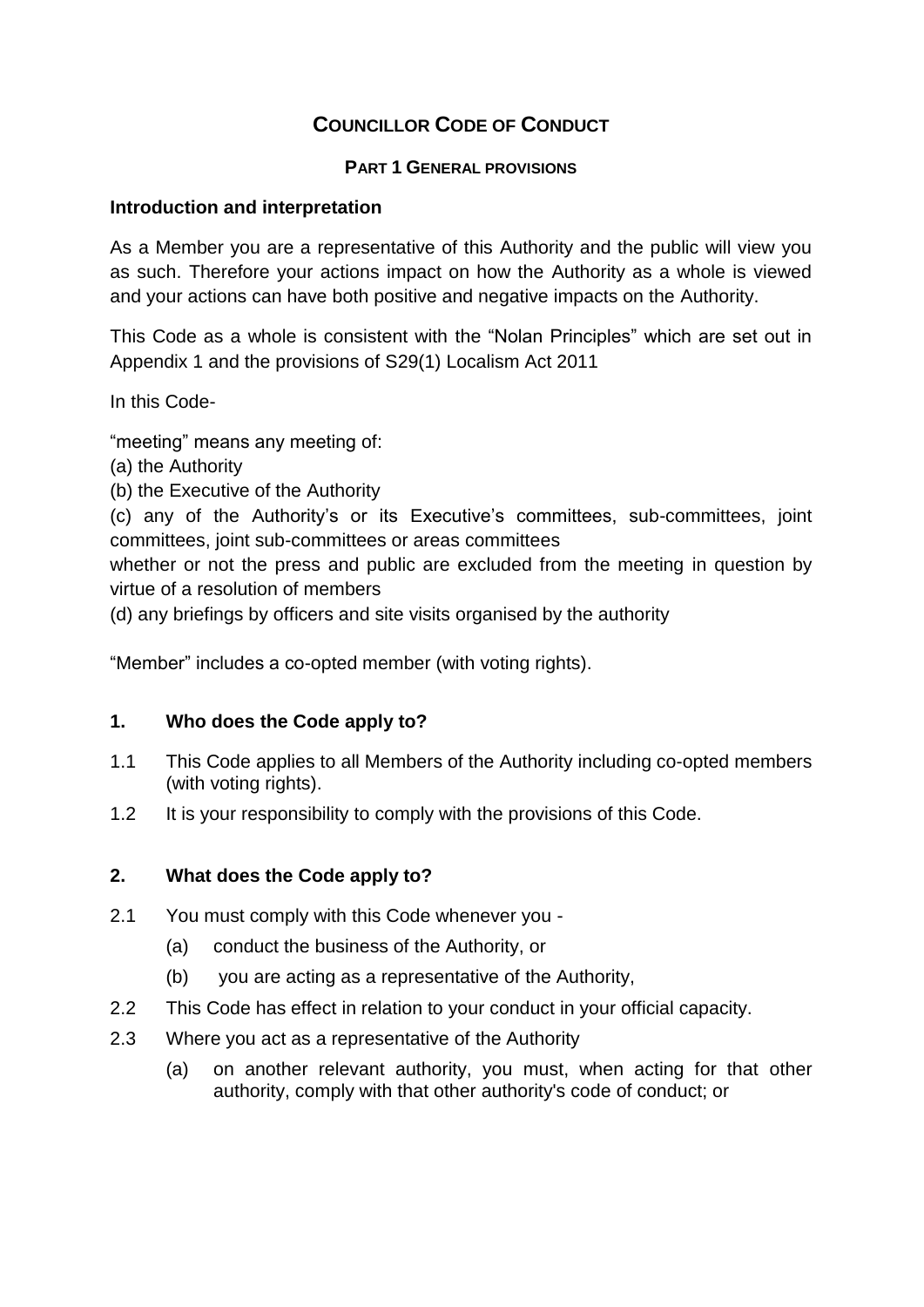(b) on any other body, you must, when acting for that other body, comply with the Authority's code of conduct, except and insofar as it conflicts with any other lawful obligations to which that other body may be subject.

#### **3. General obligations**

- 3.1 You must treat others with respect.
- 3.2 You must uphold the law
- 3.3 You must not--
	- (a) do anything which may cause the Authority to breach any of the equality enactments
	- (b) bully any person;
	- (c) intimidate or attempt to intimidate any person who is or is likely to be-
		- i a complainant,
		- ii a witness, or
		- iii involved in the administration of any investigation or proceedings,

in relation to an allegation that a Member (including yourself) has failed to comply with the Authority's code of conduct;

(d) do anything which compromises or is likely to compromise the impartiality of those who work for, or on behalf of, the Authority.

#### **4. Confidential Information**

- 4.1 You must not--
	- (a) disclose information given to you in confidence by anyone, or information acquired by you which you believe, or ought reasonably to be aware, is of a confidential nature, except where-
		- i you have the consent of a person authorised to give it;
		- ii you are required by law to do so;
		- iii the disclosure is made to a third party for the purpose of obtaining professional advice provided that the third party agrees not to disclose the information to any other person; or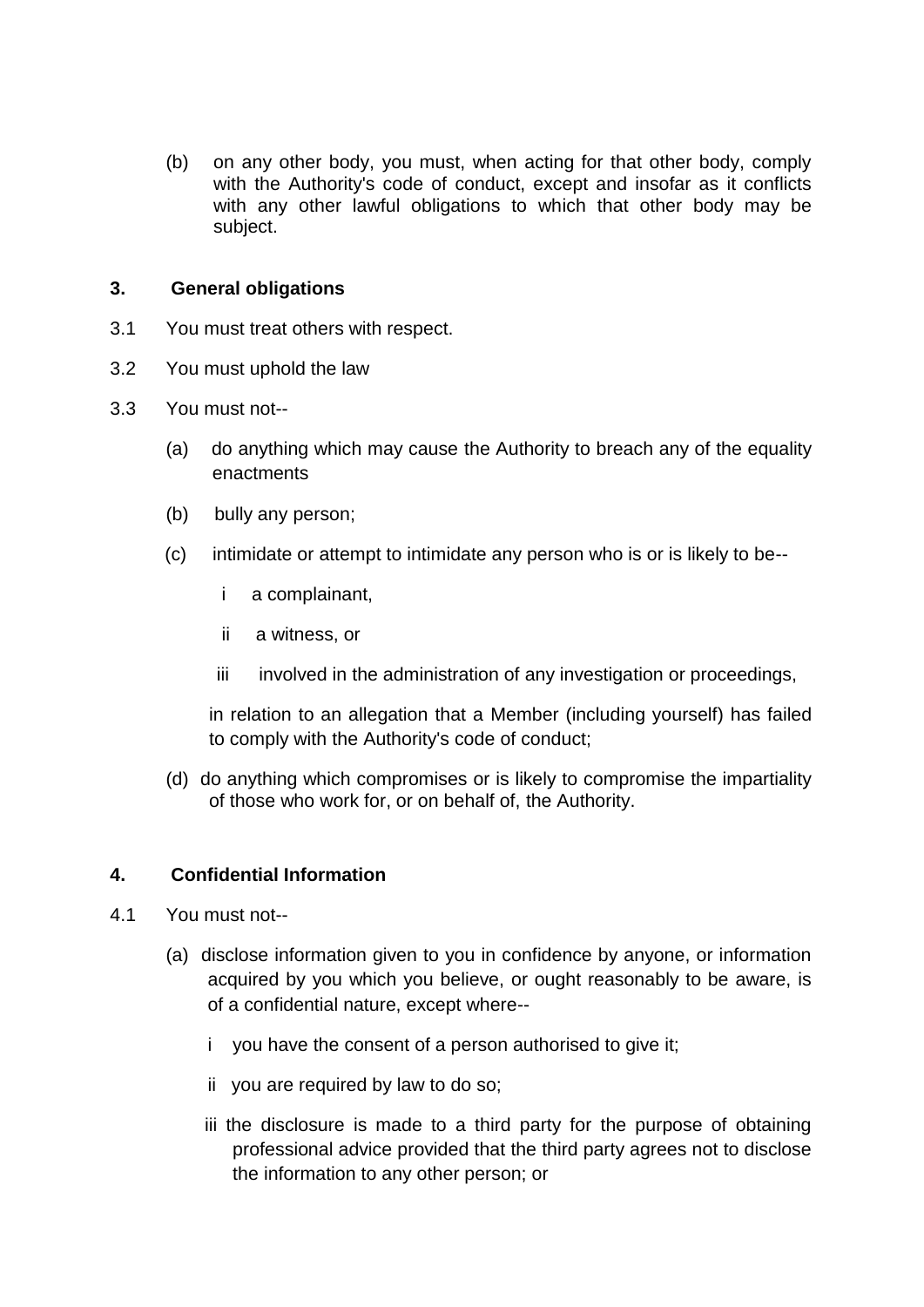- iv the disclosure is--
	- (aa) reasonable and in the public interest; and
	- (bb) made in good faith and in compliance with the reasonable requirements of the Authority; or
- (b) prevent another person from gaining access to information to which that person is entitled by law.

## **5. Conferring an advantage or disadvantage**

- 5.1 You must--
	- (a) not use or attempt to use your position as a Member improperly to confer on or secure for yourself or any other person, an advantage or disadvantage; and
	- (b) when using or authorising the use by others of the resources of your Authority
		- i act in accordance with the Authority's reasonable requirements;
		- ii ensure that such resources are not used improperly for political purposes (including party political purposes);
	- (c) have regard to any applicable Local Authority Code of Publicity made under the Local Government Act 1986.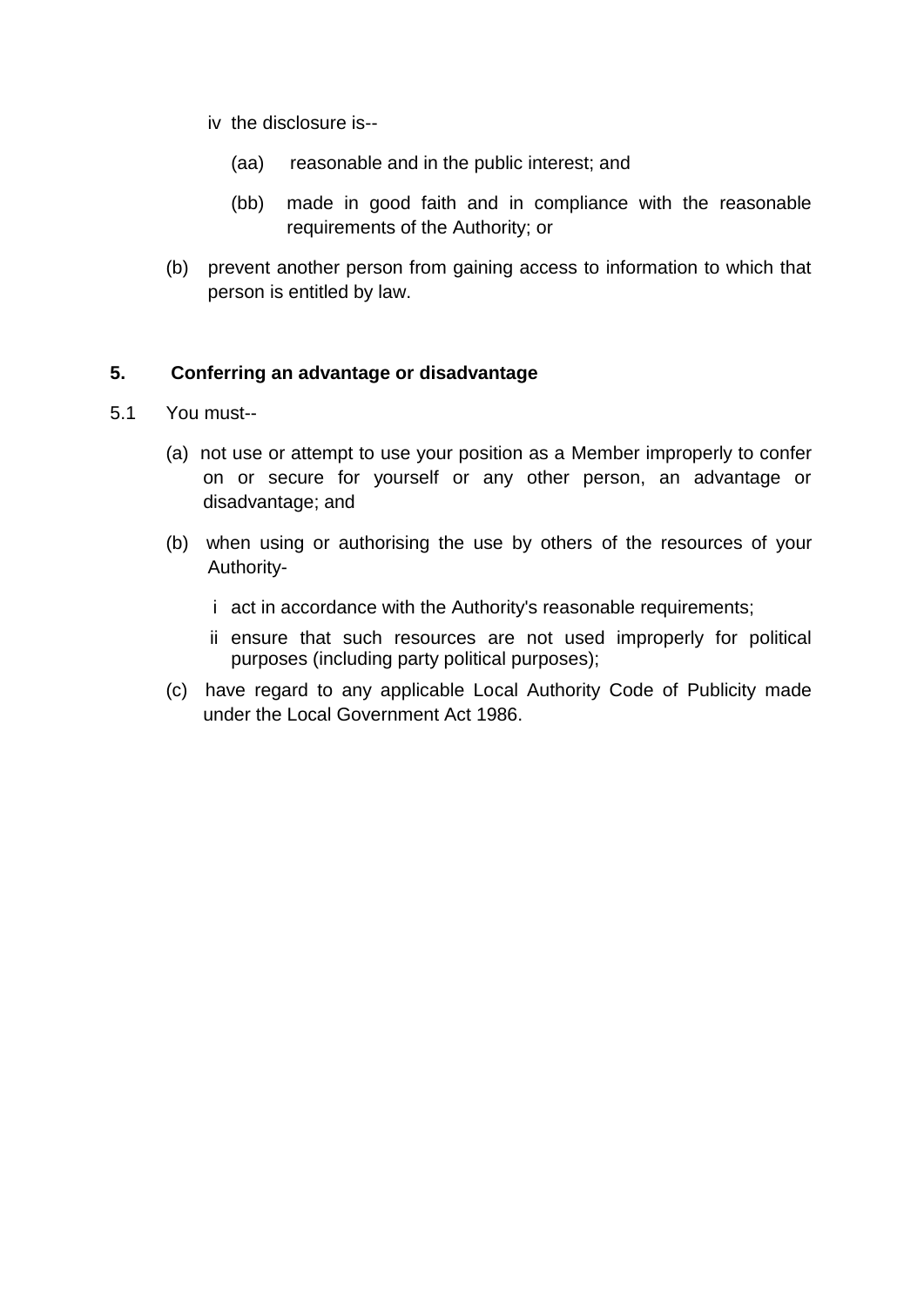## **PART 2 MEMBERS INTERESTS**

## **6. Disclosable Pecuniary Interests**

- 6.1 You have a disclosable pecuniary interest in any business of the Authority if it is of a description set out in 6.2 below and is either:
	- (a) An interest of yours, or
	- (b) An interest (of which you are aware) of a spouse, civil partner or a person you are living with as a spouse or civil partner (known as "Relevant Persons")
- 6.2 A Pecuniary Interest is an interest which relates to or is likely to affect:
	- (a) Any employment, office, trade, profession or vocation carried on by you or a Relevant Person for profit or gain;
	- (b) Any payment or provision of any other financial benefit (other than from the Authority) made or provided within the relevant period in respect of any expenses incurred in carrying out your duties as a Member, or towards your election expenses. This includes any payment or financial benefit from a trade union within the meaning of the Trade Union and Labour Relations (Consolidation) Act 1992
	- (c) Any contract for goods, services or works which has not been fully discharged between you or a Relevant Person and the Authority or a body in which you or they have a beneficial interest;
	- (d) A beneficial interest in any land in the Authority's area
	- (e) a licence of any land in the Authority's area (alone or jointly with others) that you or a Relevant Person occupy for a month or longer
	- (f) Any tenancy where to your knowledge (a) the landlord is the Authority and (b) the tenant is a body in which you or a Relevant Person has a beneficial interest
	- (g) Any beneficial interest in securities of a body where
		- i that body (to your knowledge) has a place of business or land in the area of the Authority, and
		- ii either:
			- (aa) the total nominal value of the securities exceeds £25,000 or one hundredth of the total issued share capital of that body; or
			- (bb) the beneficial interest exceeds one hundredth of the total issued share capital of the share capital of that body, if of more than one class, the total nominal value of the shares of any one class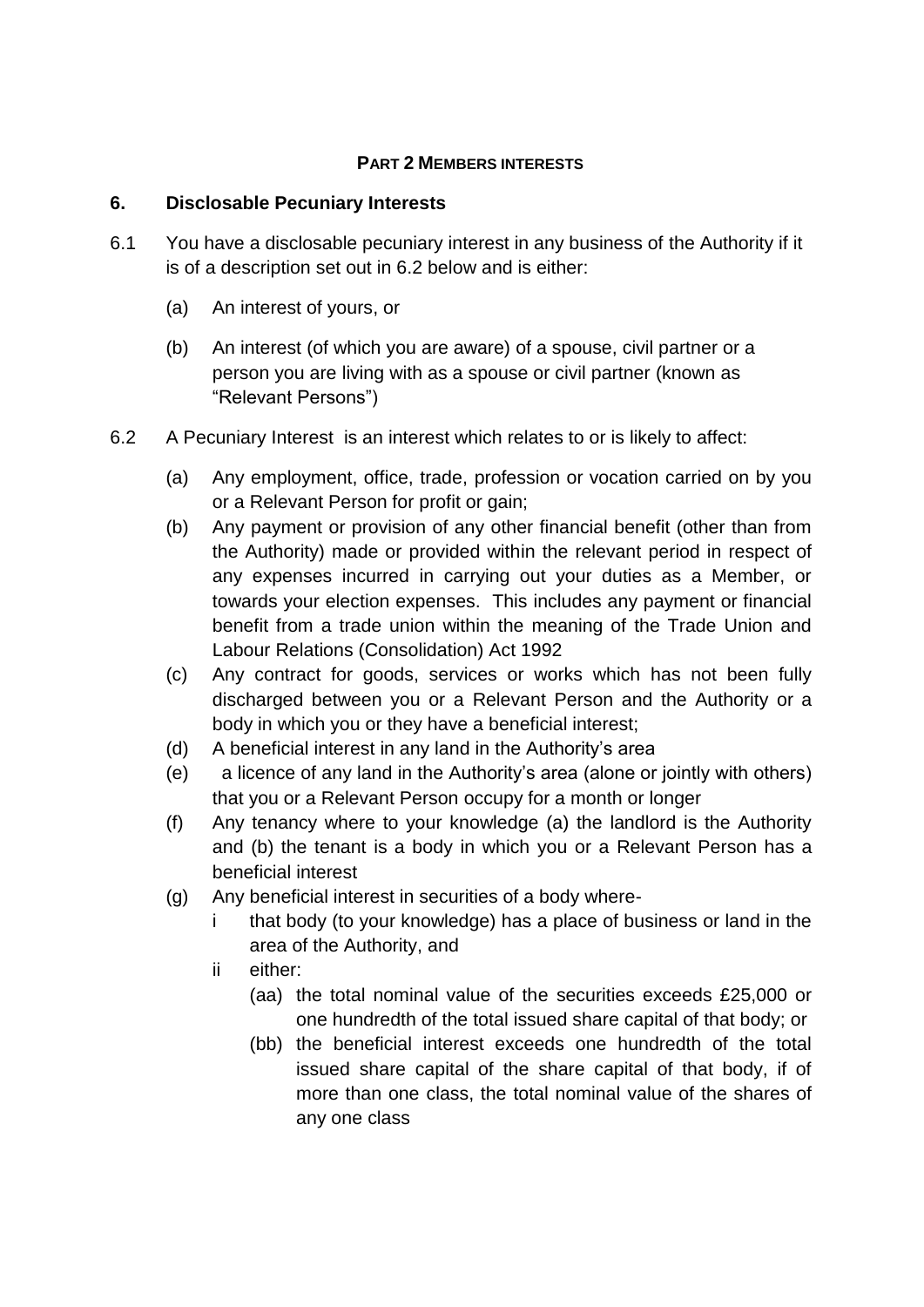# **7. Other Pecuniary Interests**

- 7.1 You have a pecuniary interest in any business of the Authority where it relates to or is likely to affect:
	- (a) any person or body who employs or has appointed you;
	- (b) any contract for goods, services or works made between the Authority and you or a firm in which you are a partner, a company of which you are a remunerated director, or a person or body of the description specific in paragraph 6.2 (g) which has been fully discharged within the last 12 months;

# **8. Non-Pecuniary Interests**

- 8.1 You have a non-pecuniary interest in any business of your authority where it relates or is likely to affect-
	- (a) any body of which you are a member or in a position of general control or management and to which you are appointed or nominated by the Authority;
	- (b) any body
		- i exercising functions of a public nature;
		- ii directed to charitable purposes; or
		- iii one of whose principal purposes includes the influence of public opinion or policy (including any political party or trade union);

of which you are a member or in a position of general control or management;

- (c) the interests of any person from whom you have received a gift, benefit or hospitality with an estimated value of at least £25;
- (d) a decision in relation to that business might reasonably be regarded as affecting your wellbeing or the wellbeing of a relevant person to a greater extent that the majority of:
	- i (in the case of authorities with electoral divisions or wards) other council tax payers, ratepayers or inhabitants of the electoral division or ward, as the case may be, affected by the decision; or
	- ii (in all other cases) other council tax payers, ratepayers or inhabitants of the Authority's areas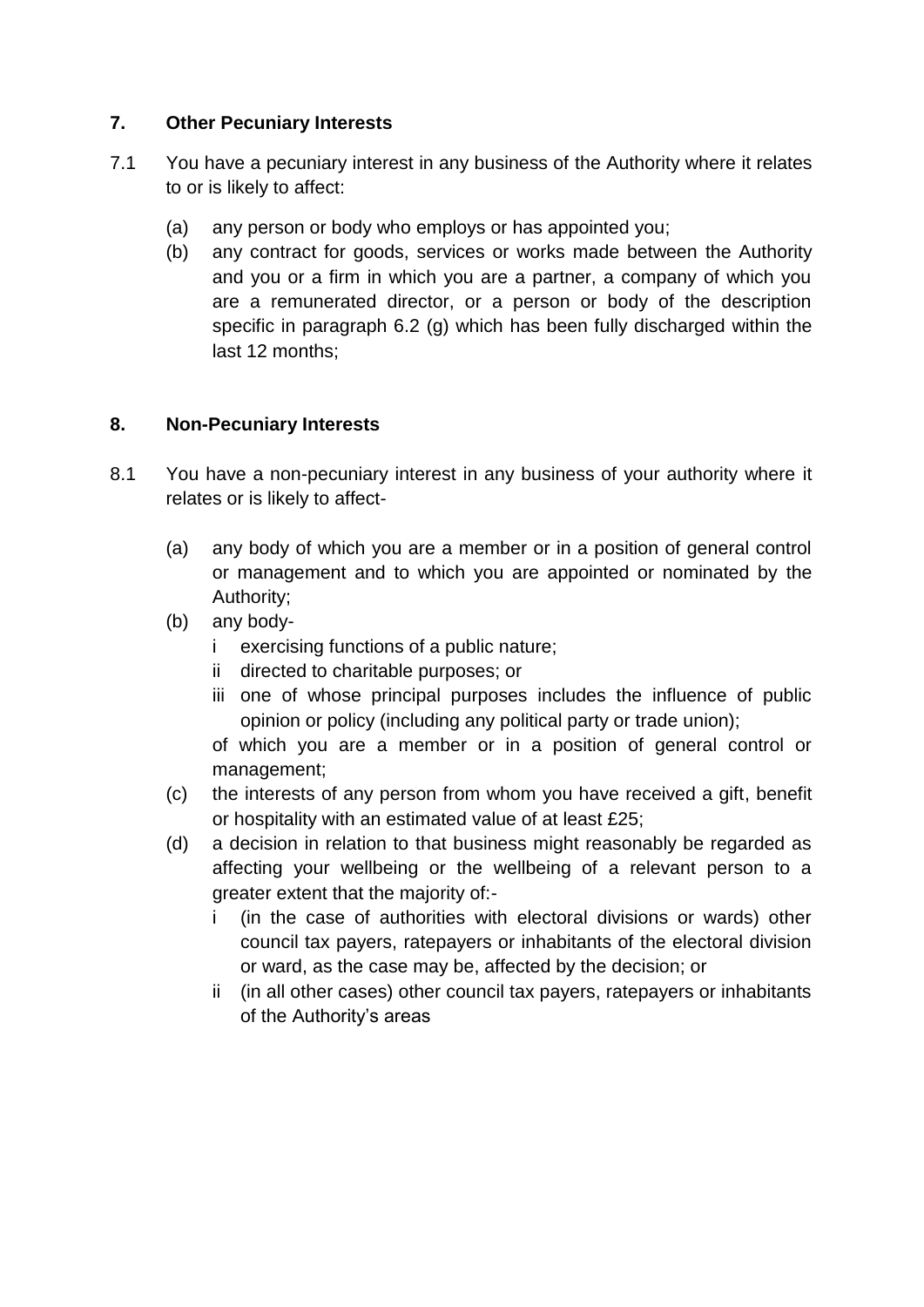# **9. Declarations of Interests at meetings (Disclosable Pecuniary interests, Other Pecuniary Interests and Non-Pecuniary Interests)**

- 9.1 Subject to sub-paragraphs 9.2 to 9.3, where you have a Disclosable Pecuniary Interest, Other Pecuniary Interest or a Non-Pecuniary Interest in any business of the Authority and you are present at a meeting of the Authority at which the business is considered, you must declare at that meeting the existence and nature of that interest whether or not it is registered on your Register of Interests or for which you have made a pending notification
- 9.2 Sub-paragraph 9.1 only applies where you are aware or ought reasonably to be aware of the existence of the Relevant Person's Interest
- 9.3 Where you have an interest in any business of your authority which would be declared at a meeting by virtue of paragraph 9.1 but by virtue of paragraph 13 (Sensitive Information) details of the interest are not registered in the Authority's published Register of Members' Interest, you need not disclose the nature of the interest to the meeting
- 9.4 Where you have a Pecuniary Interest in any business of the Authority and a function of the Authority may be discharged by you acting alone in relation to that business, you must ensure you notify the Authority's Monitoring Officer of the existence and nature of that interest within 28 days of becoming aware that you will be dealing with the matter even if it is more than 28 days before you will actually deal with the business
- 9.5 Where you have an interest in any business of the Authority which would be declared at a meeting by virtue of paragraph 9.1 and you have made an executive decision in relation to that business you must ensure that any written statement of that decision records the existence and nature of that interest
- 9.6 In this paragraph "executive decision" is to be construed in accordance with any regulations made by the Secretary of State under section 22 of the Local Government Act 2000

## **10. Effect of Disclosable Pecuniary Interests on Participation**

- 10.1 If you are present at a meeting of the Authority or of any committee, subcommittee, joint committee or joint sub-committee of the Authority and you have a Disclosable Pecuniary Interest in any matter to be considered, or being considered, at the meeting and you are aware of that Interest:
	- (a) you must not participate, or participate further, in any discussion of the matter at the meeting, or participate in any vote, or further vote, taken on the matter at the meeting, and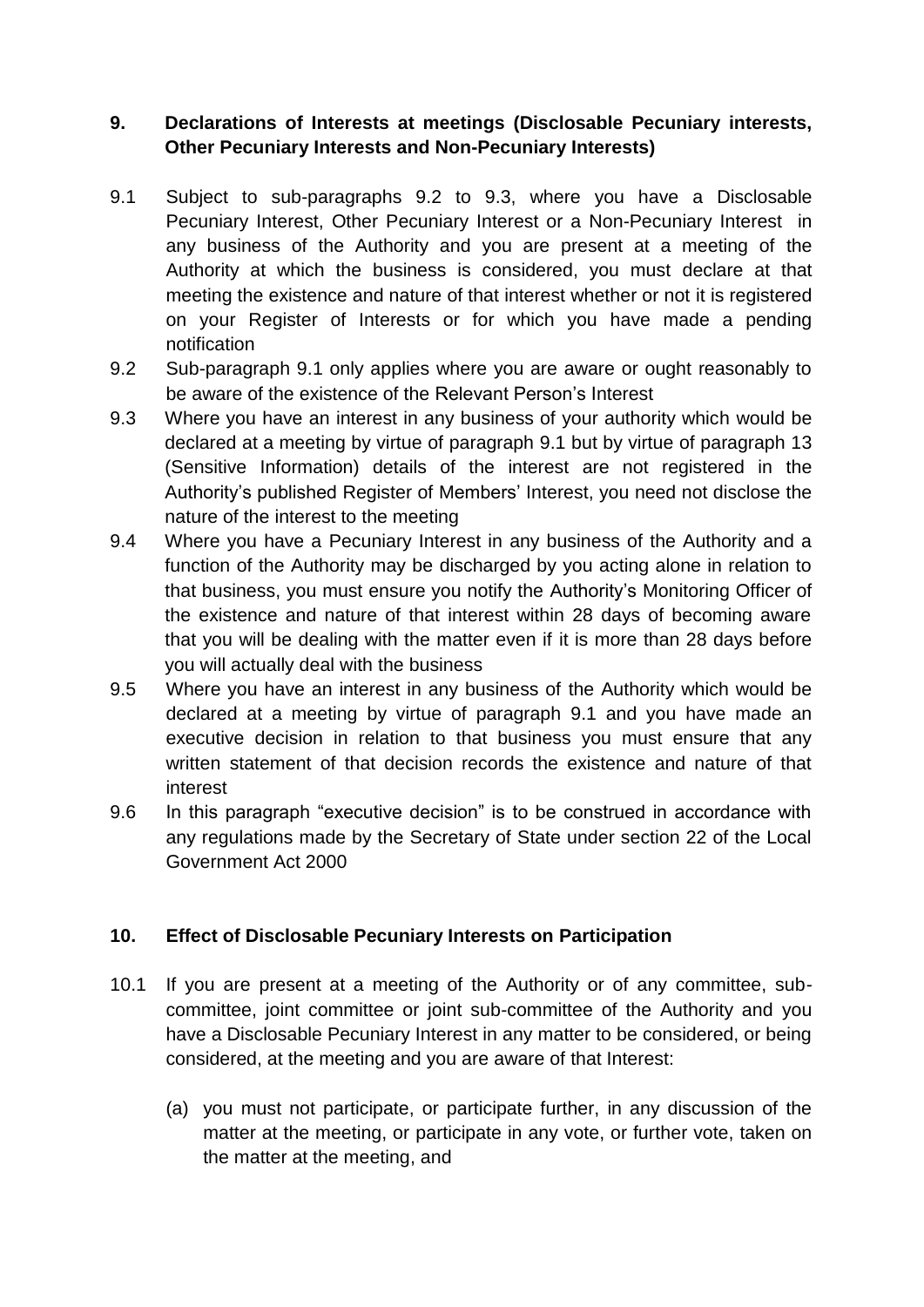- (b) you must withdraw from the room or chamber where the meeting considering the business is being held unless you have received a dispensation from the Authority's proper officer
- 10.2 If you have a Disclosable Pecuniary Interest in any business of the Authority you must not:
	- (a) exercise executive functions in relation to that business; and
	- (b) seek improperly to influence a decision about that business
- 10.3 If a function of the Authority may be discharged by a Member acting alone and you have a Disclosable Pecuniary Interest in any matter to be dealt with or being dealt with in the course of discharging that function you may not take any steps or any further steps in relation to the matter (except for the purpose of enable the matter to be dealt with otherwise than by yourself)

## **11. Effects of Disclosure of Other Pecuniary Interests on Participation**

- 11.1 If you have a Pecuniary Interest other than a disclosable pecuniary interest in any business of the Authority which a member of the public with knowledge of the relevant facts would reasonably regard as so significant that it is likely to prejudice your judgement of the public interest and you are present at a meeting of the Authority at which such business is to be considered or is being considered your must:
	- (a). disclose the existence and nature of the interest in accordance with paragraph 9.1 (but subject to paragraph 9.3)
	- (b) withdraw from the room or chamber where the meeting considering the business is being held unless you have received a dispensation from the Authority's proper officer, immediately after making your representations or in any other case when the business is under consideration.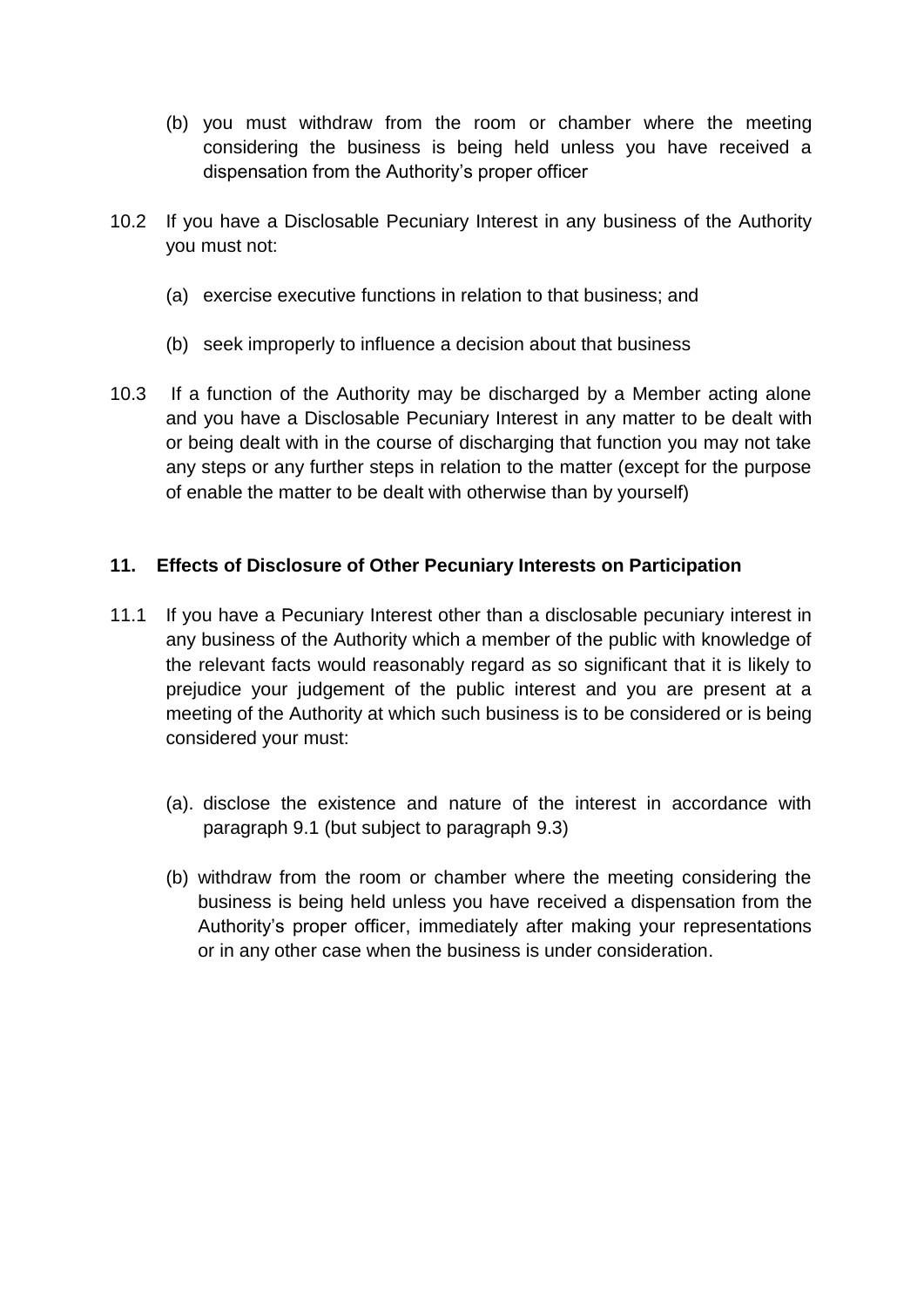## **PART 3 REGISTER OF MEMBERS INTERESTS**

## **12. Registration of Members' Interests**

- 12.1 Subject to paragraph 13, you must, within 28 days of—
	- (a) this Code being adopted by or applied to the Authority; or
	- (b) your election, re-election or appointment or re-appointment to office (where that is later), or co-opted onto the Authority (with voting rights)

register in the Authority's Register of Members' Interests (maintained by the Monitoring Officer under Section 29(1) of the Localism Act 2011) details of:

- i. Disclosable Pecuniary Interests as referred to in paragraph 6 that you, your spouse, civil partner or person with whom you live as if they were your spouse or civil partner in so far as you are aware of their interests at that time
- ii. Other Pecuniary Interests referred to in paragraph 7 that you have

by providing written notification to the Authority's Proper Officer.

- 12.2 Subject to paragraph 13, you must, within 28 days of becoming aware of
	- (a) any new Disclosable Pecuniary Interest as referred to in paragraph 6 that you, your spouses, civil partner or person with whom you live as if they were your spouse or civil partner, or Other Pecuniary Interest referred to in paragraph 7, or
	- (b) change to any Disclosable Pecuniary Interest or Other Pecuniary Interest registered under paragraphs 12. 1 i. or ii above

register details of the new interest or change to an interest by providing written notification to the Authority's Proper Officer.

#### **13 Sensitive Information**

13.1 Where you have a Disclosable Pecuniary Interest referred to in paragraph 6 or Other Pecuniary Interest referred to in paragraph 7 and the nature of the interest is such that you and your Authority's Monitoring Officer considers that disclosure of details of the interest could lead to you or a person connected with you being subject to violence or intimidation if the interest is entered in the Authority's Register then copies of the register available for inspection and any published version of the Register should not include details of the interest but may state that you have an interest details of which are withheld under s32(2) of the Localism Act 2011 and/or this paragraph.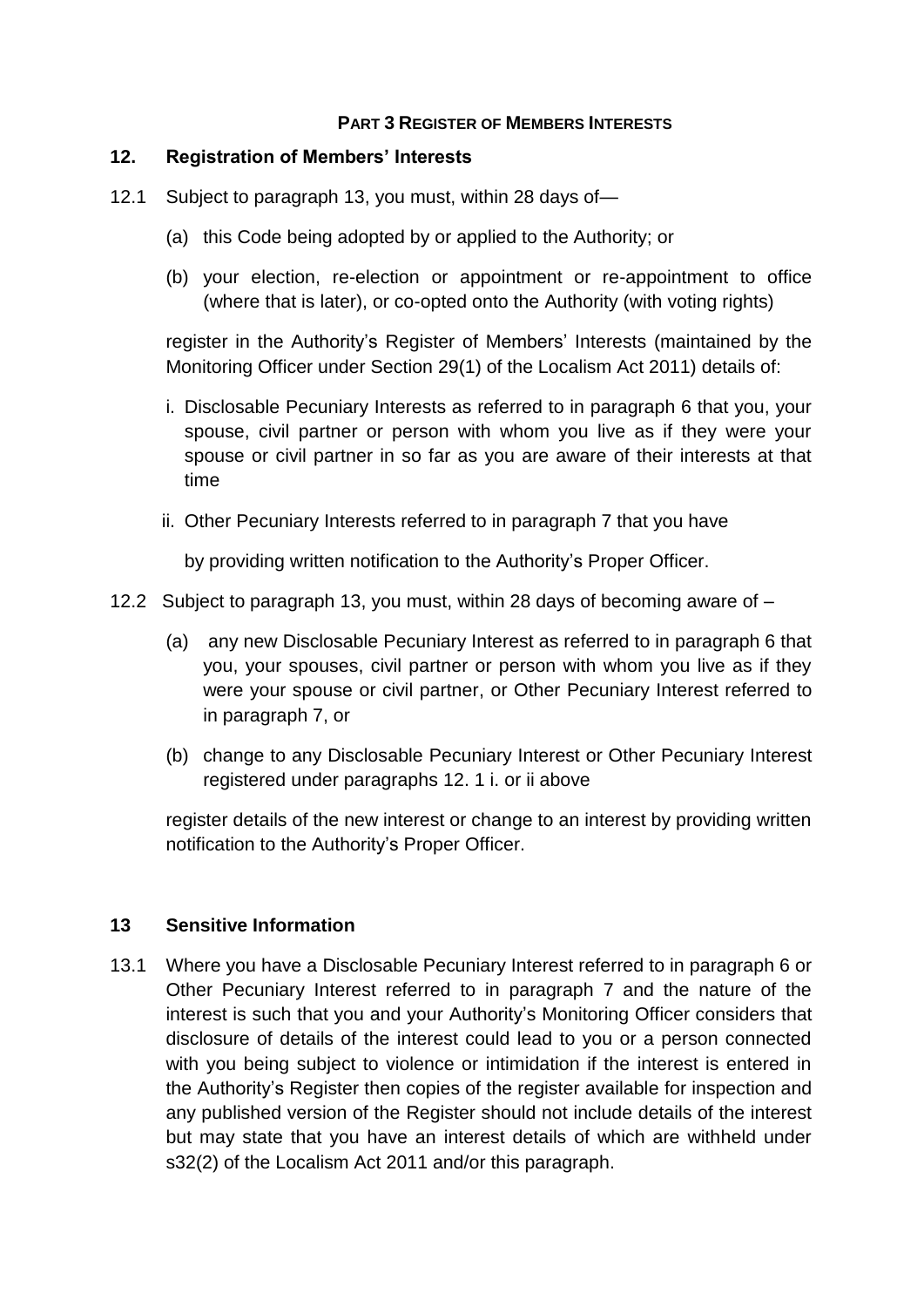- 13.2 You must, within 28 days of becoming aware of any change of circumstances which means that information excluded under paragraph 12.1 is no longer sensitive information, notify the Authority's Monitoring Officer
- 13.3 In this Code "sensitive information" means information whose availability for inspection by the public creates, or is likely to create, a serious risk that you or a person who lives with you may be subject to violence or intimidation.

## **14. Register of Gifts and Hospitality**

- 14.1 You must within 28 days of receipt, notify the Authority's Proper Officer in writing of any gift, benefit or hospitality with a value in excess of £25 which you have accepted as a Member from any person or body other than the Authority.
- 14.2 The Proper Officer will place your notification on a public Register of Gifts and **Hospitality**
- 14.3 This duty to notify the Proper Officer does not apply where the gift, benefit or hospitality comes within any description approved by the Authority for this purpose.